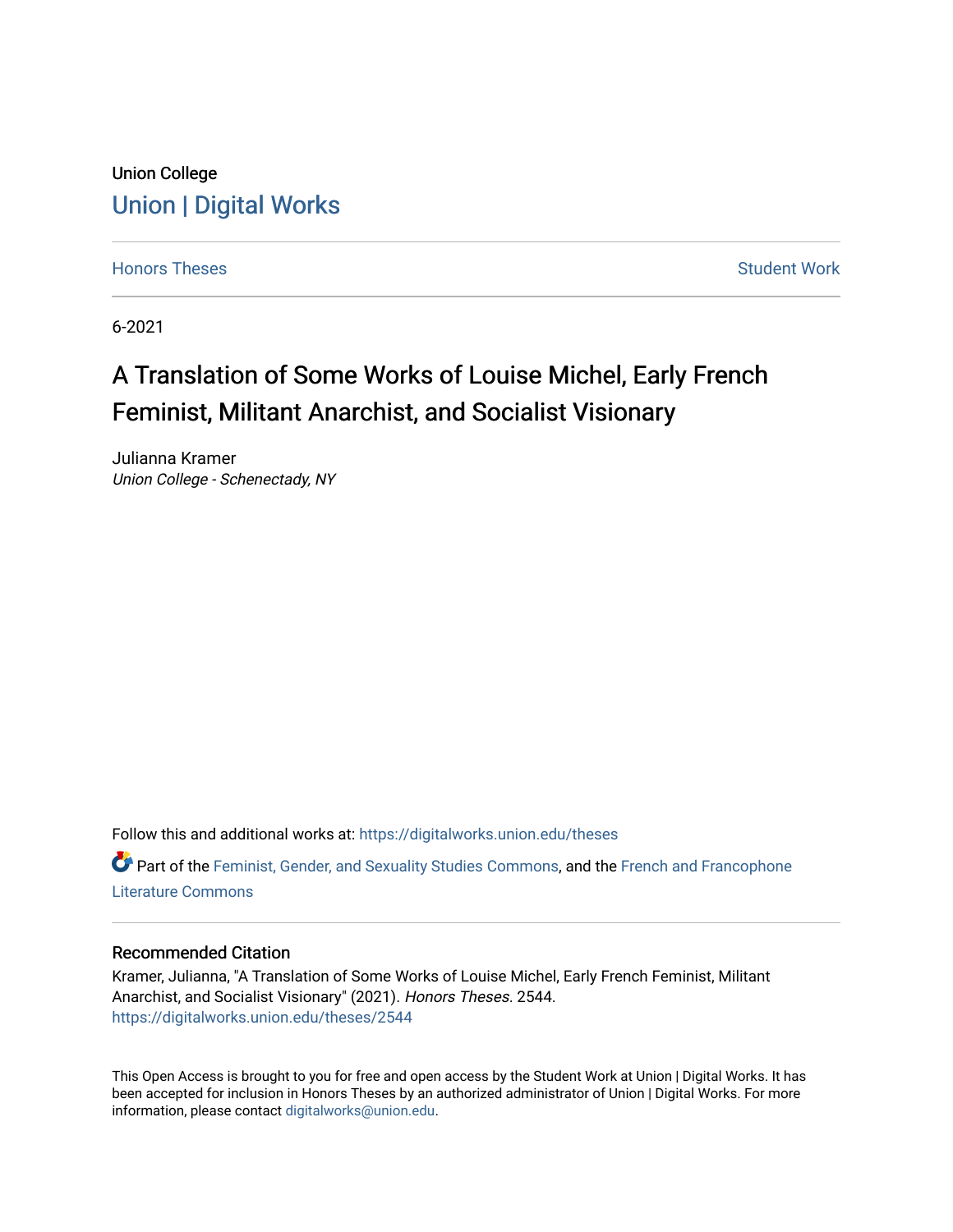A Translation of Some Works of Louise Michel, Early French Feminist, Militant Anarchist, and Socialist Visionary

By

Julianna Kramer

\* \* \* \* \* \* \* \* \*

Submitted in Partial Fulfillment of the Requirements for Honors in the Department of Modern Languages and Literatures

> UNION COLLEGE June 2021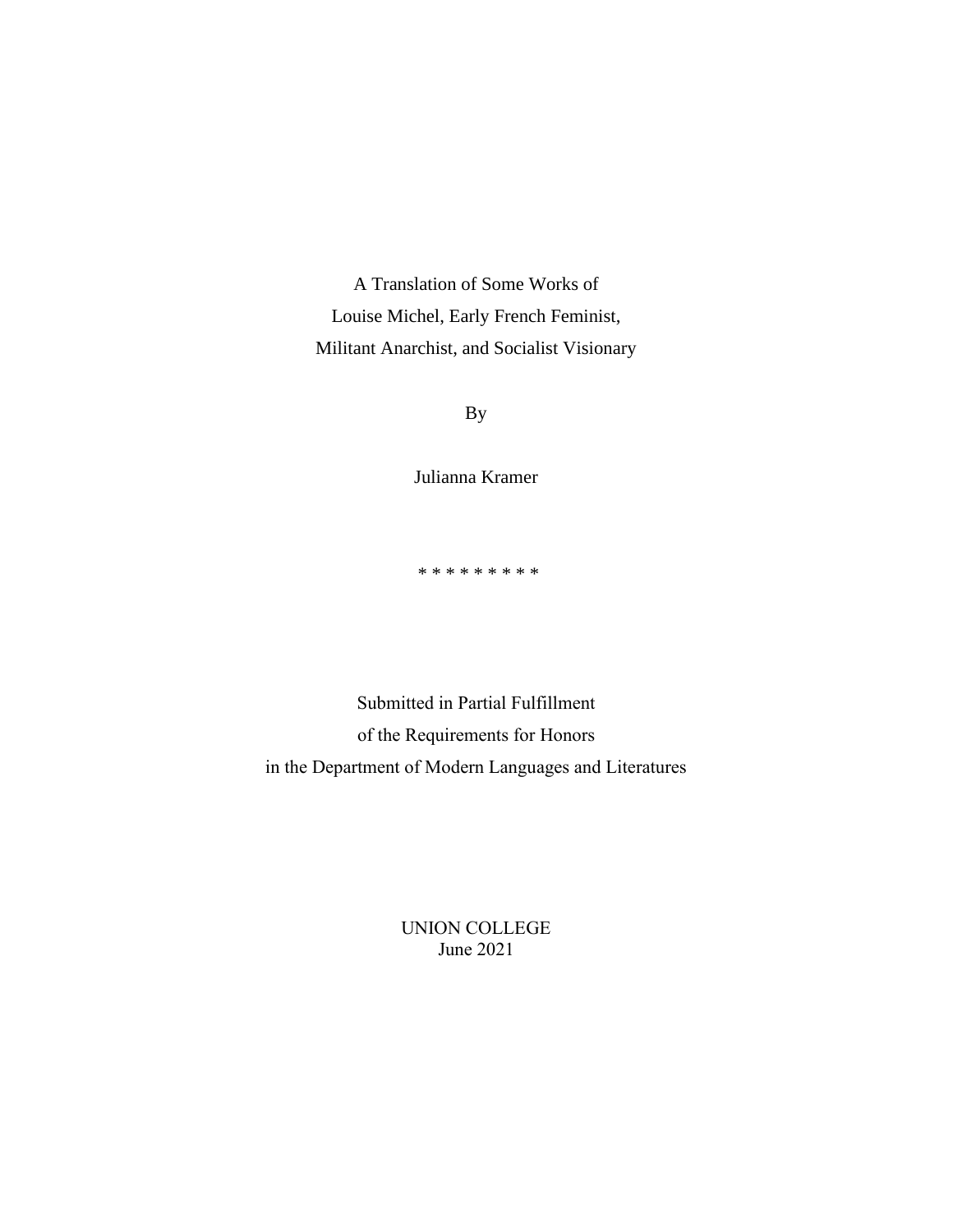# Contents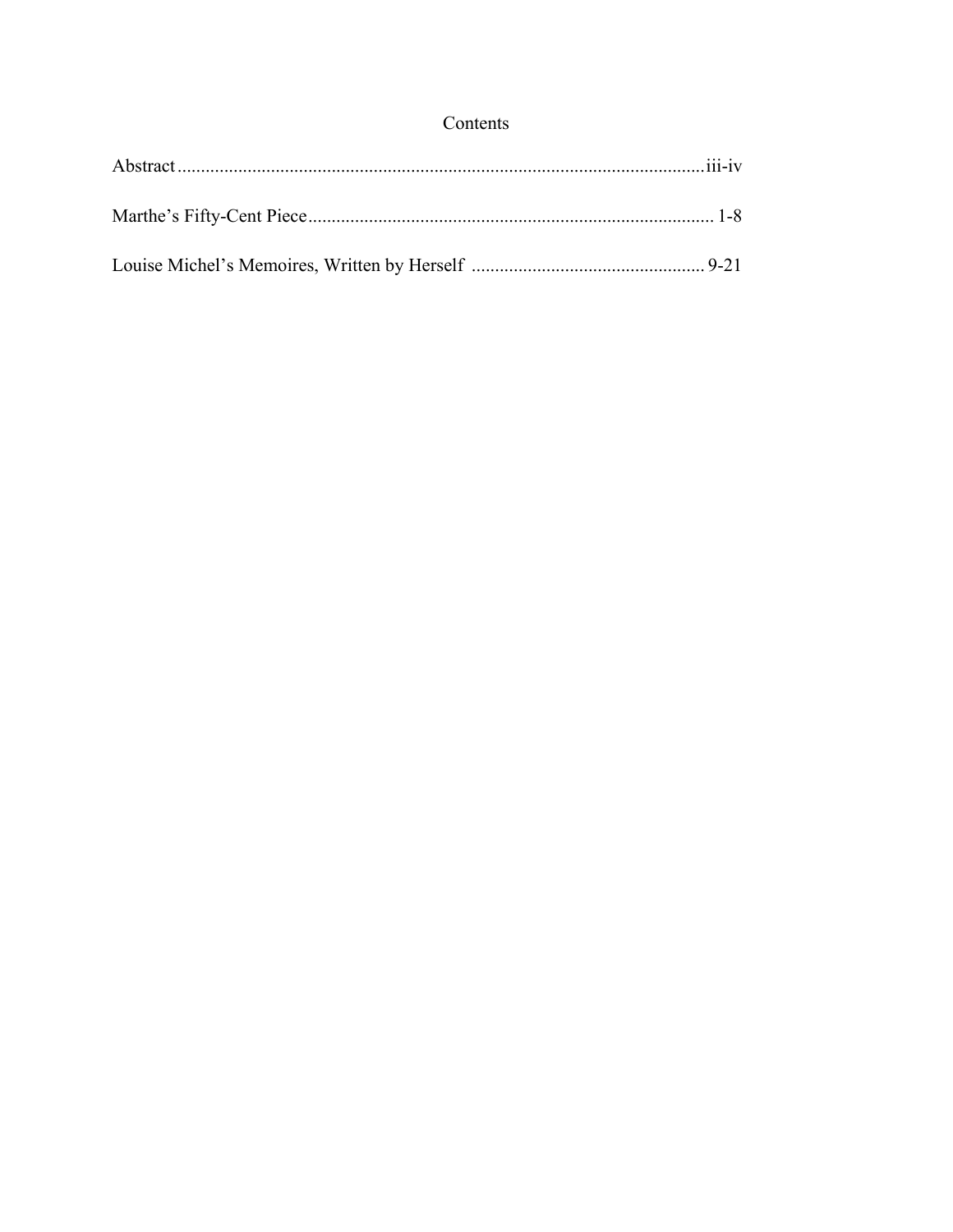# ABSTRACT

# KRAMER, JULIANNA A Translation of Some Works of Louise Michel, Early French Feminist, Militant Anarchist, and Socialist Visionary. Department of Modern Languages and Literatures, June 2021.

### ADVISOR: Michelle Chilcoat

Louise Michel is regarded as one of the founders of anarchist ideology. Born in 1830, the socialist progressive Louise Michel infused her beliefs of equality and liberty from repressive governments into her lessons as a school teacher. An early feminist, she was among the founding members of the Société pour la Revendication des Droits de la Femme (Society for the Demand of Civil Rights for Women). Michel was a major leader of the Paris Commune, a revolutionary socialist government that controlled the city of Paris for roughly two months in 1871. Heading the Montmartre Women's Vigilance Committee, she took the lead in deploying militant tactics to defend the poor and demand legal and economic equality of the sexes.

After the dissolution of the Paris Commune, Louise Michel was exiled and incarcerated. While in prison, she became a prolific writer, using writing as a revolutionary tool to disseminate socialist ideas to children and adults alike. A short story for children, titled *Les dix sous de Marthe* (*Marthe's Fifty-Cent Piece*), follows a young girl named Marthe and shows the ripple effect generosity, charitable giving, and social consciousness can have within a community. At age six, Marthe had spent much of what her great-aunt had given her as a New Year's Day gift on treats and toys, but out on a walk, Marthe encounters two young boys, impoverished and penniless. With just ten coins left in her possession, she gives them to the young boys. Little did she know that those ten coins would be the catalyst for the two boys to find work at a local shop, eventually becoming successful business owners.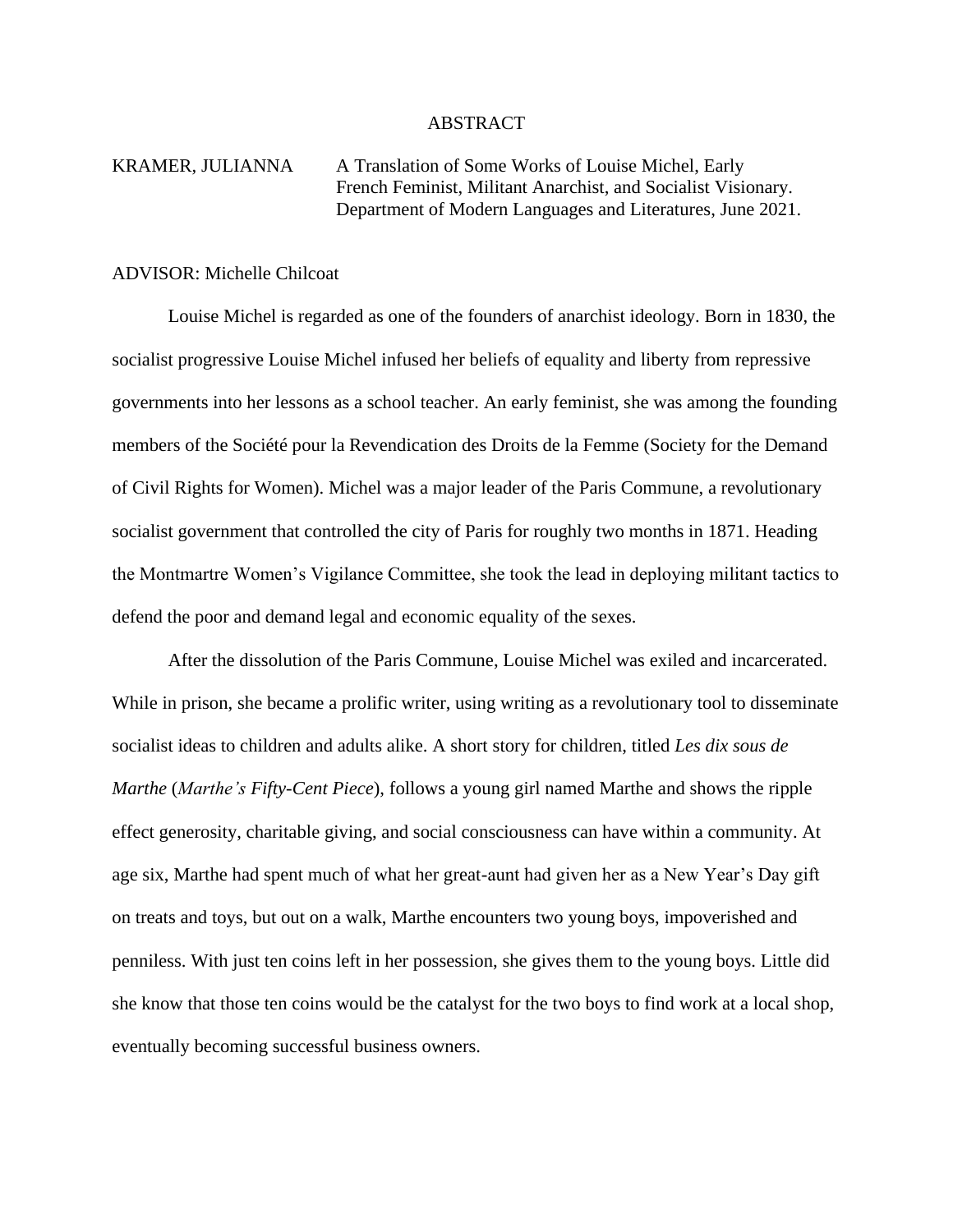Ten years later, as Marthe's parents are struggling to make ends meet, she considers using her salary as a schoolteacher to repay their debts. What she finds out, however, is that the two individuals her parents are indebted to are those same boys she helped ten years prior. Those boys, now grown, remember Marthe's life changing act of philanthropy, and all three of them come to an agreement that will keep her parents' store open. While simple in its plot, *Marthe's Ten Coins* lays the groundwork for the ideas of mutual aid and selflessness within an otherwise inequitable socio-economic system. Her young readers learn that human compassion and benevolence are critical to the wellbeing, fiscal and otherwise, of others.

In an excerpt from her memoir speaking this time to adults, Louise Michel condemns the social and economic systems that have not only placed her in prison, but caused the destitution of countless women who have no options but to participate in prostitution. Living in the female prisons only exacerbates their already dismal existence. Michel calls these prisons "morgues of the living," blaming the misery of the women around her on greed and exploitation by the bourgeoisie. Her memoir seeks no apologies; her portrayal of unjust suffering compels readers to make change.

The work of a translation is never finished. The intricacies of language, the beauty within expression, are often the biggest obstacles to a translator. Working with texts not only in another language, but in that language of another century, poses a challenge in deciphering a colloquial vernacular that no longer prevails. The work to authentically capture the essence of a literary piece is hard. Strict translations often lose the subtleties of a work, and in that lose its unique voice. Translating is a demanding and evolving process, but its reward is the realization of literature's most profound impact: that people of all different walks of life and languages can share stories, appreciate these narratives, and find joy in connection.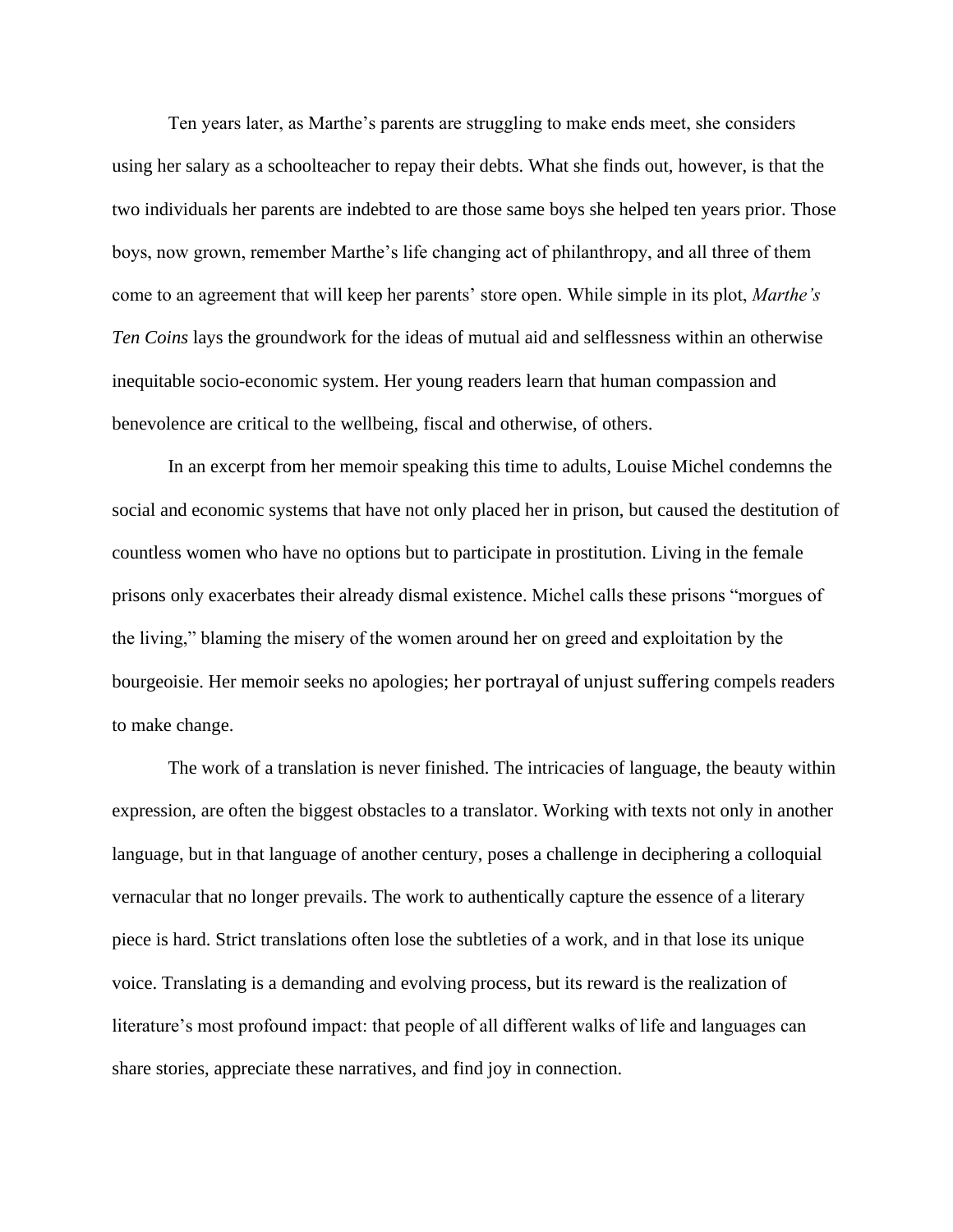#### "Marthe's Fifty-Cent Piece"

Translation of Louise Michel's "Les dix sous de Marthe." in *Le livre du jour de l'an: histoires, contes et legends pour les enfants* (Paris: J. Brare, 1872) pp. 28-34. By Julianna Kramer

So many things to wish for! And so many New Year's Day stories to tell!

One of the things we can wish for is this: *to live and die in peace with our conscience.* And one of the stories we can tell is this:

On one particular New Year's Day, little Marthe had received loads of toys and a prodigious amount of candy. As she was only six, however, she grew tired of her toys and sick of the sweets before the clock had even struck noon.

So Marthe asked her great aunt, who spoiled her terribly, if she might like to take Marthe out for a little walk.

The lovely old woman took hardly any money with her because she did not know how to say no to Marthe when she did have some; and she did not want Marthe to get into the habit of mindless spending.

It was a beautiful day, though extremely cold; Marthe pushed her arms as far as she could into a muff that was almost as big as she was.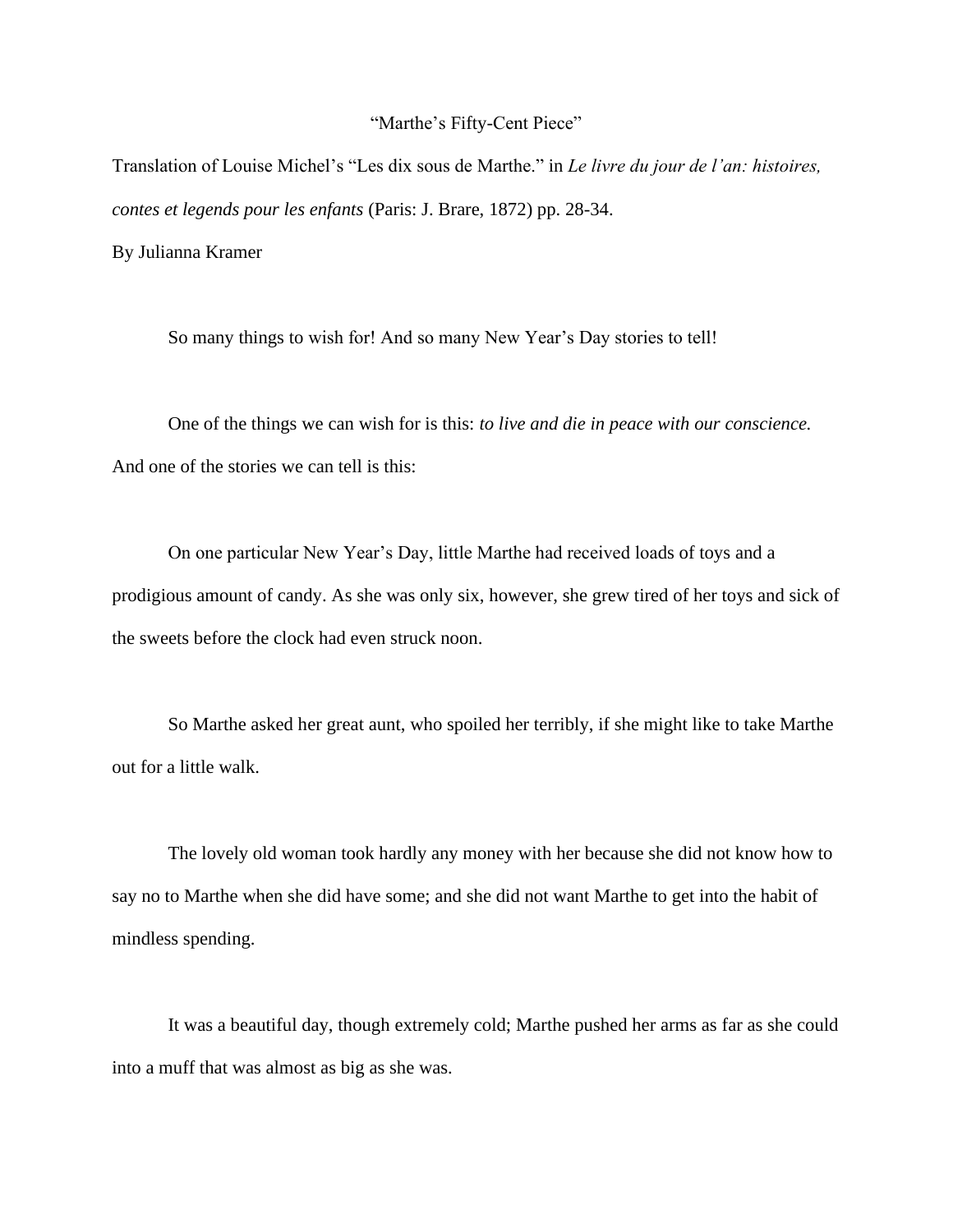The boulevards were filled with boutiques, and Marthe bought so many things right off the bat that her great aunt was quickly down to her last fifty-cent piece.

The little girl had her arms and oversized muff full with dazzling purchases that cost very little and were worth even less.

Knowing the money was almost gone, it dawned on Marthe that there were little children who had spent their New Year's Day without any toys or sweets.

It was awfully dreadful of her to have realized this so late, but then again Marthe was only six years old, and deep down she had a good heart.

Moreover, her great aunt spoiled her too much, unreasonably so.

Just as she was starting too late to think of others, two children, younger than she was, caught her eye. They were so pale and seemed so sad that Marthe's dear great aunt was struck by them as well.

The older of the two, quite properly dressed in black, but in a manner that was too light for the season, had stopped to adjust his younger brother's little woolen scarf. Despite being dressed more warmly, the poor child was shivering and his little neck was purple with cold.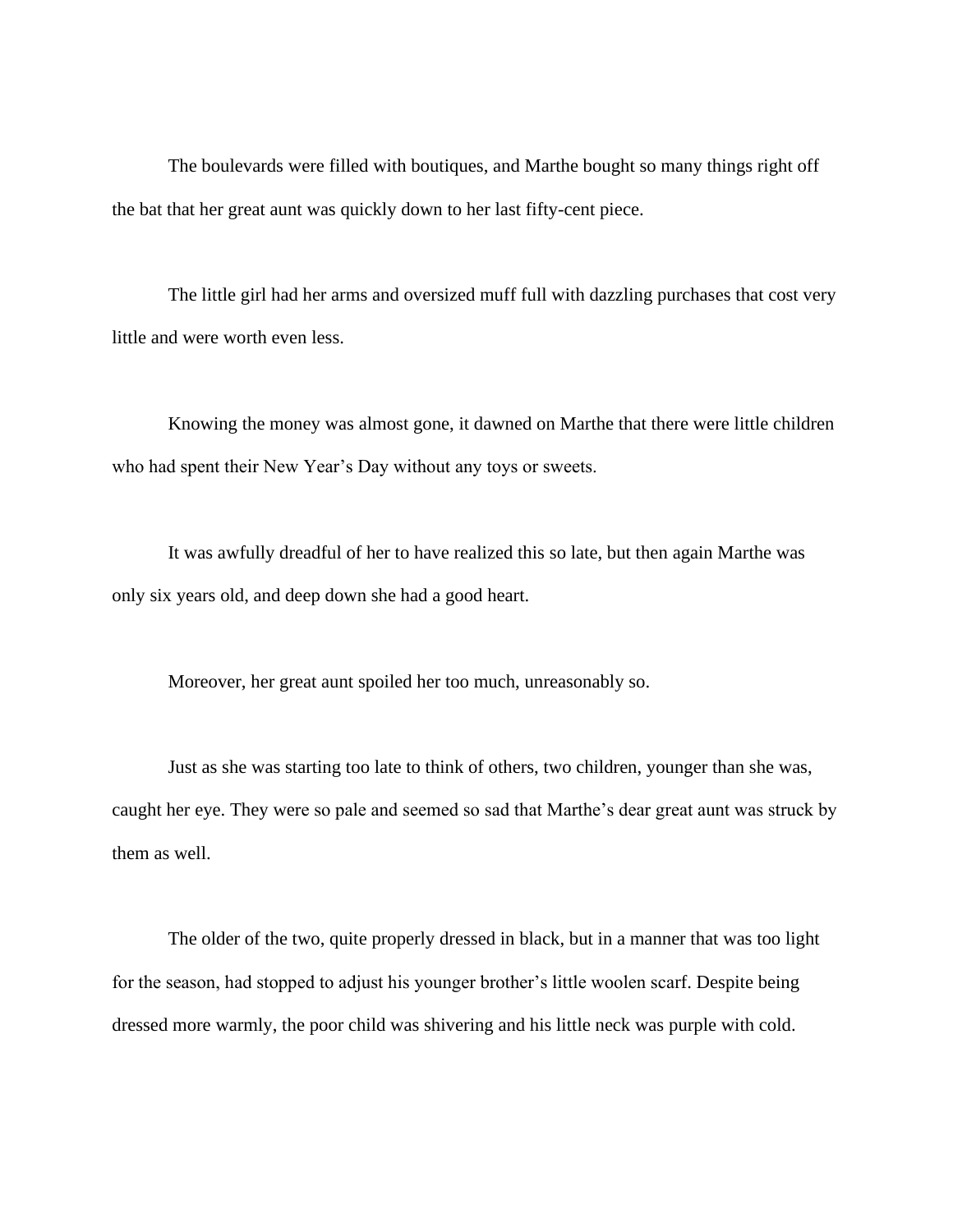"Where are you going, my young friends?" asked Marthe's great aunt.

"We are returning, Madame," replied the eldest, "from a friend of our mother's who was not at home, so we are going back to our house."

"That's right!" added the younger one with that naive confidence of childhood. "We were going to Madame Paul's to see if she had anything for our mother to work on so we can get some money to buy bread."

And as the older boy glanced down at the younger one to get him to stop his chattering, that last fifty cent-piece found its way into the little one's hand. Then Marthe and her great aunt beat a hasty retreat so the older brother would not be able to give the coin back to them.

When they were further away, Marthe began to cry. "Oh auntie!" she said, "How sorry I am to have bought all those little toys! We could have given more to those poor children!"

Ten years later, a sixteen-year-old Marthe, in her first months as a primary school teacher, was subjected to a rude awakening that took her completely by surprise.

Her parents were not succeeding in their business, and a mere debt of five or six hundred francs was about to put them in very dire straits.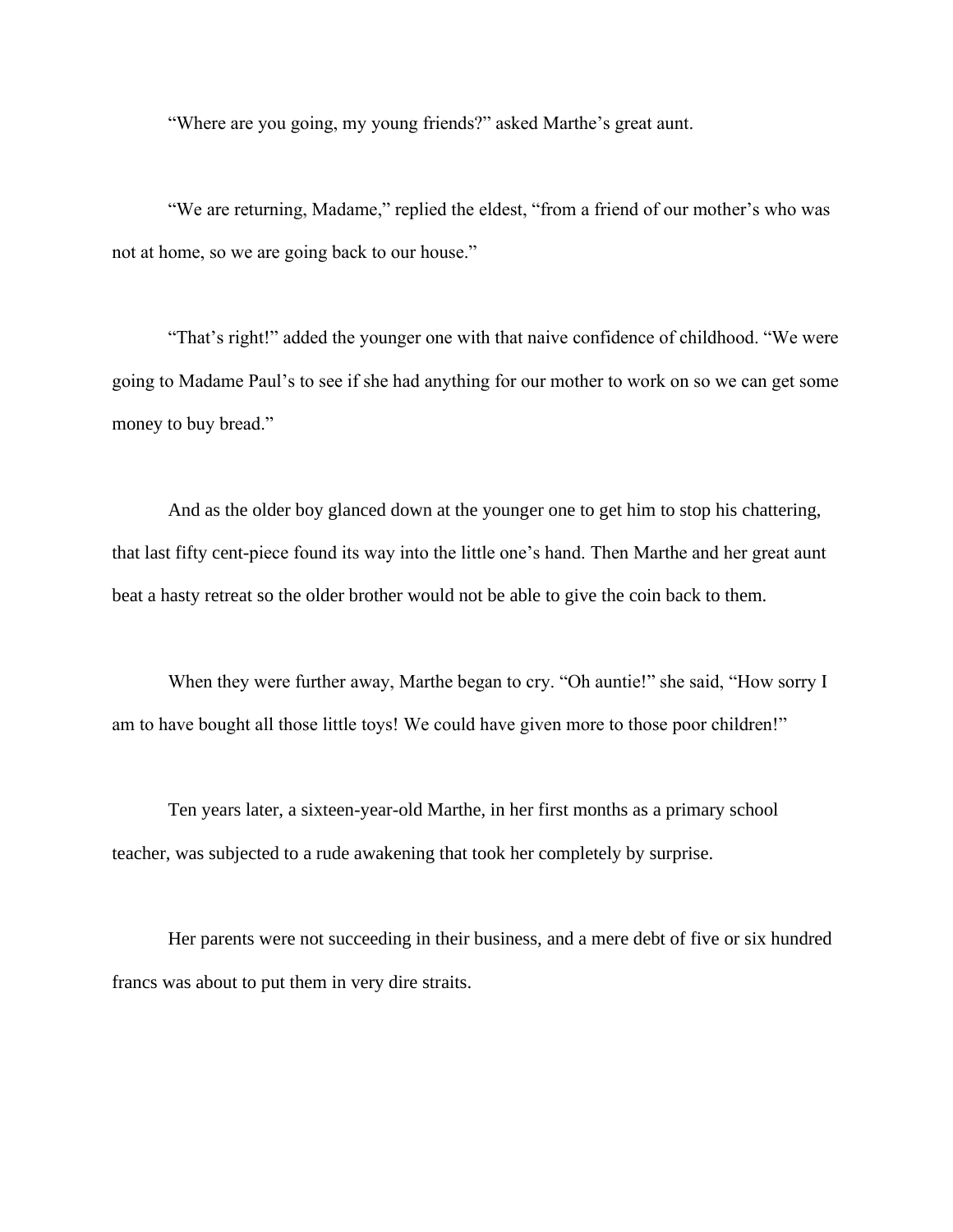Marthe had just started as an assistant mistress at a day school. She would be earning eight hundred francs a year, but since she was only paid monthly, it was impossible to come up right away with the sum to cover what her father owed on unsold merchandise.

If he did not pay the balance by the date it was due, her parents' credit would be destroyed.

If they returned the merchandise without paying for it, they would have to close their shop.

Marthe came up with an idea, which she shared with her great aunt, who, now eighty years old, adored Marthe as much as ever and would have still been spoiling her had Marthe herself not become reasonable.

"My dear auntie," said the young woman, "I think that we could make an arrangement with my father's creditor. Since I'm making eight hundred francs a year, I could give him fifty francs a month on the day I get paid. Maybe the creditor would accept that offer."

The lovely old woman approved of the idea and decided to accompany her great niece to the creditor's office.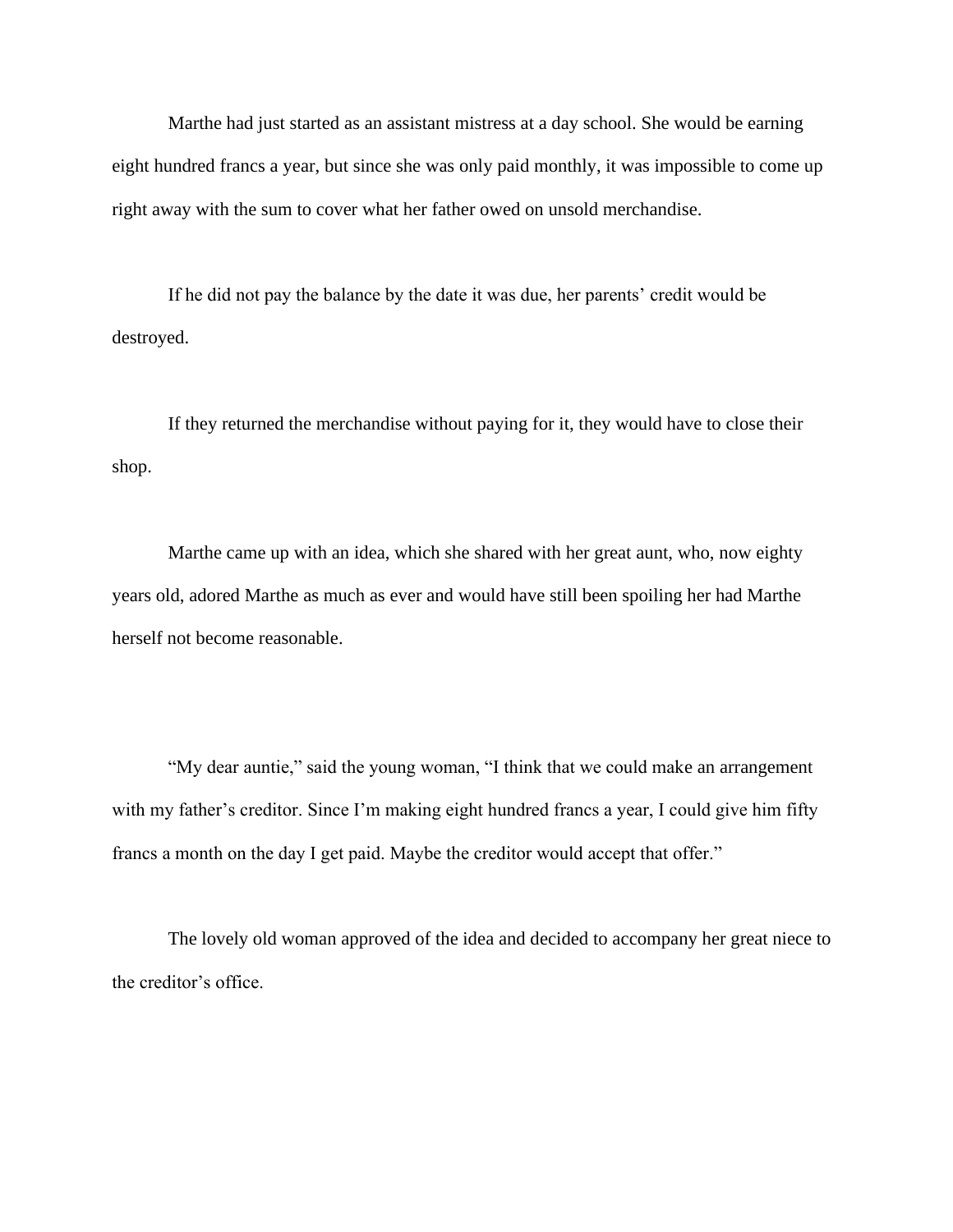When they arrived at the Marcel Brothers', both were heartily surprised to see a coin in sculpted relief on their business sign, along with this inscription: To the Fifty Cents on New Year's Day.

The women remembered Marthe's fifty cents and, without daring to share the thought out loud, entered the shop.

The oldest of the Marcel brothers was seated at the desk, cashiering; the youngest served as shop manager. A woman who appeared more unwell than aged filled in for one or the other of her sons, as needed.

Marthe, whose great aunt loved hearing Marthe speak because she idolized her, revealed the reason for their visit very directly, and with kind of energy that clearly communicated her trustworthiness.

Marcel, the oldest, to whom Marthe directed her request, called for his mother and brother to come over.

He had not recognized Marthe who was all grown up now, but he did recognize the sweet old woman who had hardly changed at all in ten years time. "We have the honor," he announced, "to be in the presence of those to whom we owe our good fortune."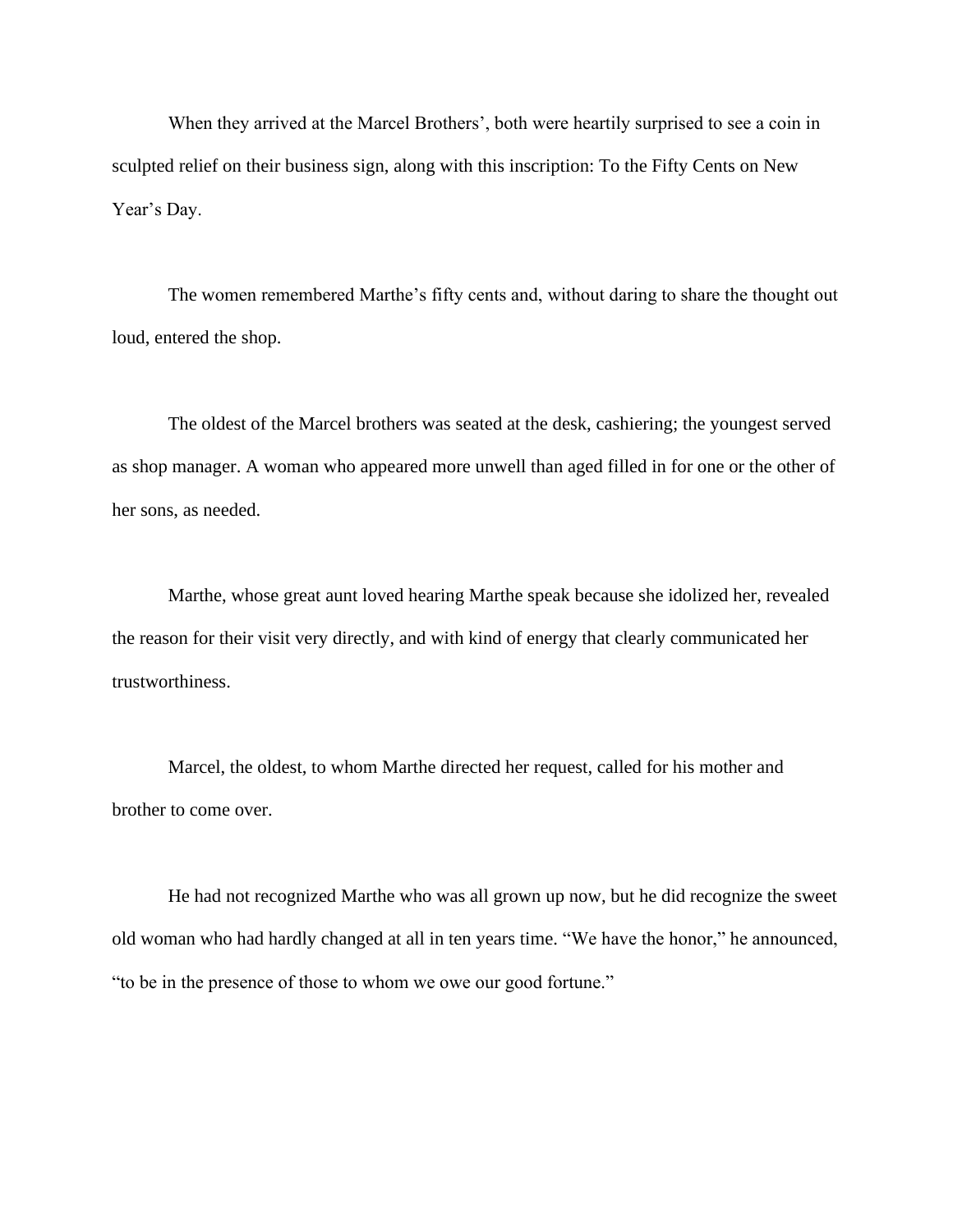And as his mother and brother eagerly moved in to greet the two arrivals, he told about how they had searched for Marthe and the old woman long after they took off that day, because neither he or his brother had been asking for charity.

Just as they had returned home, he in an inconsolable state, the friend whose house they had gone to in vain showed up with some work and a bit of money for their mother.

Thus, they we able to buy bread without touching the little coin that had weighed so heavily on the eldest son's heart.

He was even completely consoled by the pride he took when his mother said to him: "Perhaps in return, you will one day be able to offer your services to others without offending them."

Upon reflecting on it, Félix Marcel asked for the fifty-cent piece to do with as he wished, announcing he would not be back until later that evening. And he took the hand of the little brother he never left behind, appearing resolved to set off and conquer the world.

Their mother and her friend, smiling as they watched him leave because he was a brave child they could trust, took pleasure nonetheless in following him from a distance.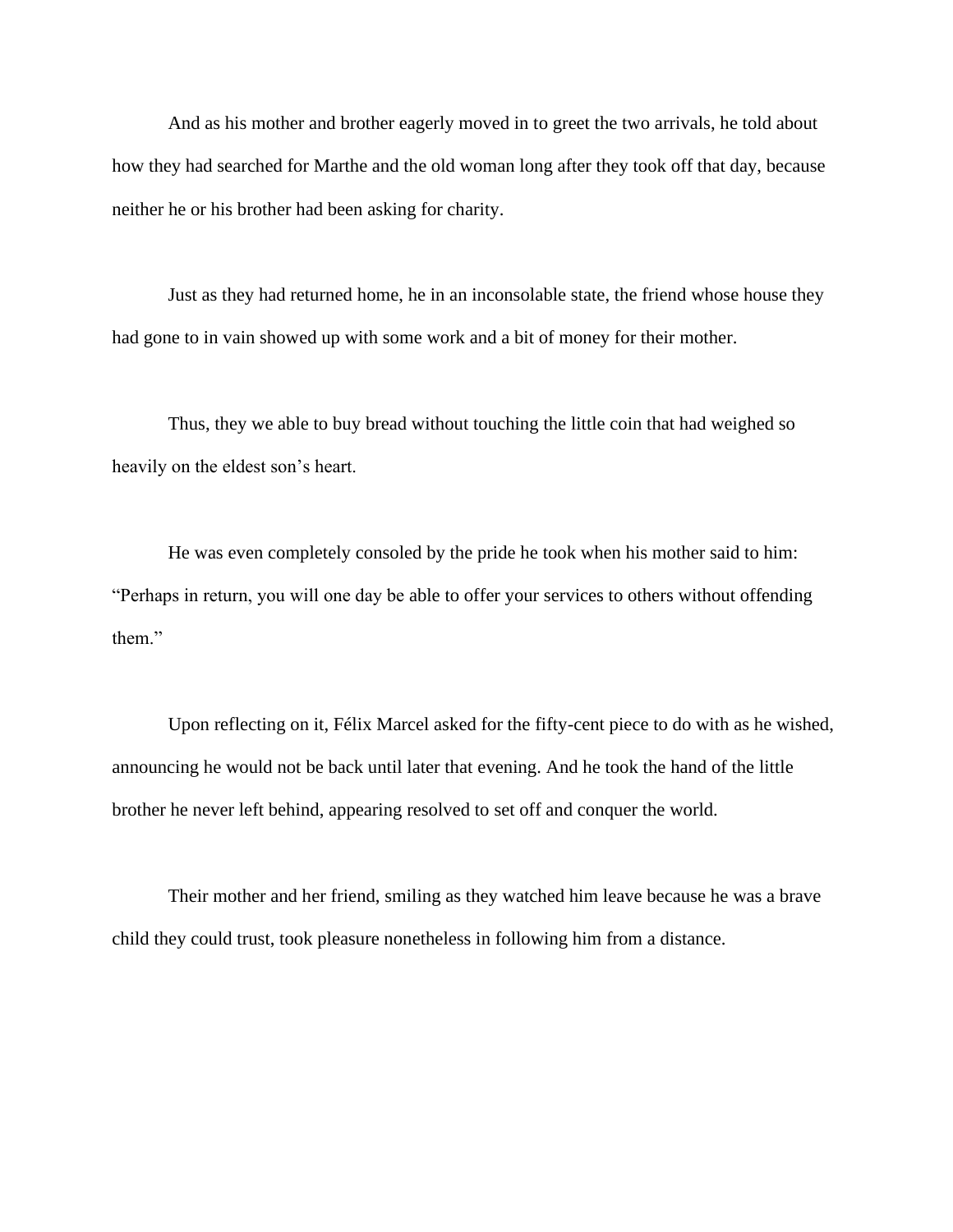Félix, still holding his little brother's hand, went up to a merchant lady to ask if she would sell all of her one-cent inventory to him for the going price of fifty cents—*because he was going to start his own business!*

The merchant lady let out an unending roar of laughter, but this was exactly the spot where he had looked so long for the woman with the fifty cents, and the merchant had a feeling that this was something important.

Not only did she add additional merchandise to the lot, saying "You can pay me back for this extra when you start to turn a profit," but she took the two boys under her wing. She arranged a small table for them in front of hers. By evening, all three had become such good friends that they would never wish to be parted. That very day, the boys tripled their investment. The good merchant lady had no children of her own. When the New Year's Day season was over, she asked them to help out in her little boutique, on the pretext that it would help her out a lot, since Félix would never have agreed upon it otherwise.

The business prospered; within ten years, Mother Hortense's Boutique had become a large department store where the two widows and two brothers also lived.

All of this thanks to Marthe's fifty cents!

Félix had come to this point in his story when Mother Hortense returned from running some errands.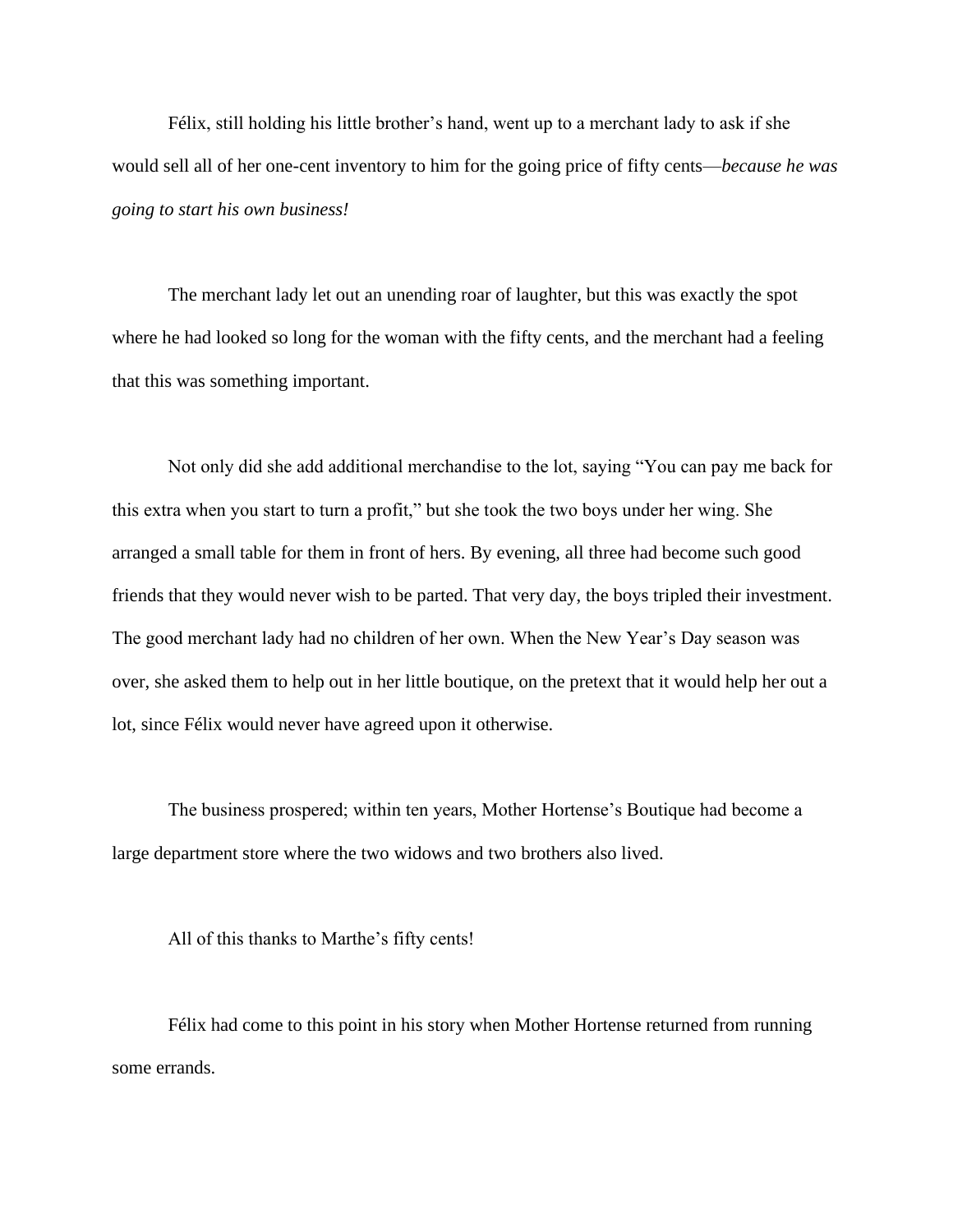I will let you imagine, dear children, how happy Mother Hortense was to meet Marthe and her great aunt.

Félix insisted that the six hundred franc loan to Marthe not be paid back for four years.

Four years later, Marthe's father was again succeeding in his business, the Marcel brothers' store continued to prosper, and everyone agreed they would celebrate the great aunt's birthday by lending one hundred francs each to six orphans who had had to support either their mother or their little brothers and sisters.

That day, the lovely old woman cried tears of joy, and this deed brought happiness to all because she lived for a very long time after that and six new businesses prospered.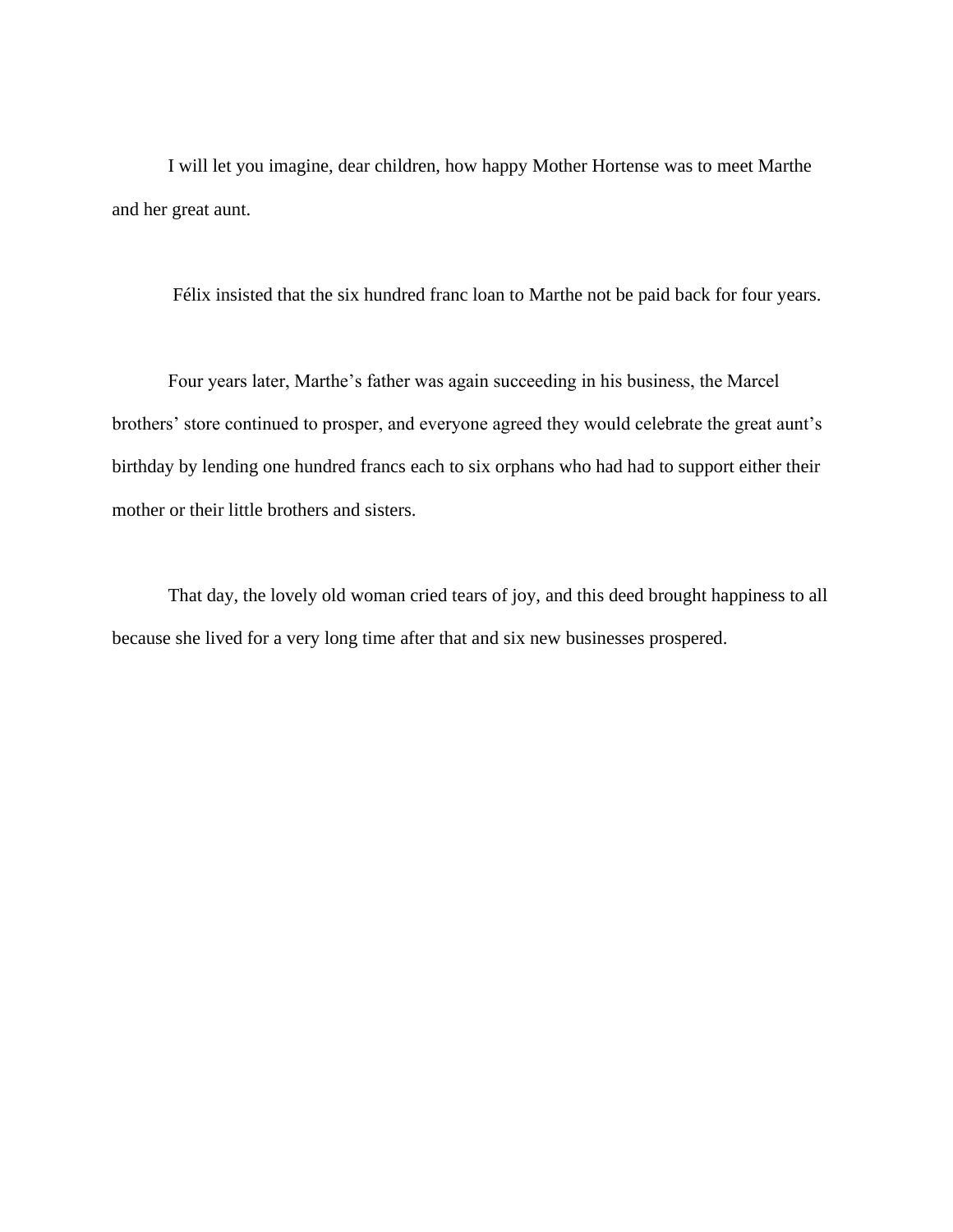#### « Louise Michel's Memoires, Written by Herself »

A Partial Translation of *Mémoires de Louise Michel, écrits par elle-même*, Tome I. (Paris: F. Roy, 1886) Partial Translation, pp. 413-426.

Chapter XIV

Prison

Getting back to my story.

Two years ago on July 14th, or rather, around the next morning, I was taken to Clermont maximum security prison.

From one party to the next!

Female prisons are not as harsh as men's are; I was never made to suffer cold or hunger or any of the unpleasant things inflicted upon our men friends.

The title of my book on prisons will be The Book of Hard Labor. All I have left to do is organize the pages; I've written so many!

The first pages will devoted to those poor, courageous *ambulancières*, condemned to death then shipped off to Cayenne's deadly climes, because they treated the wounded at the Commune, which sometimes included Versailles men who had been abandoned. The wounded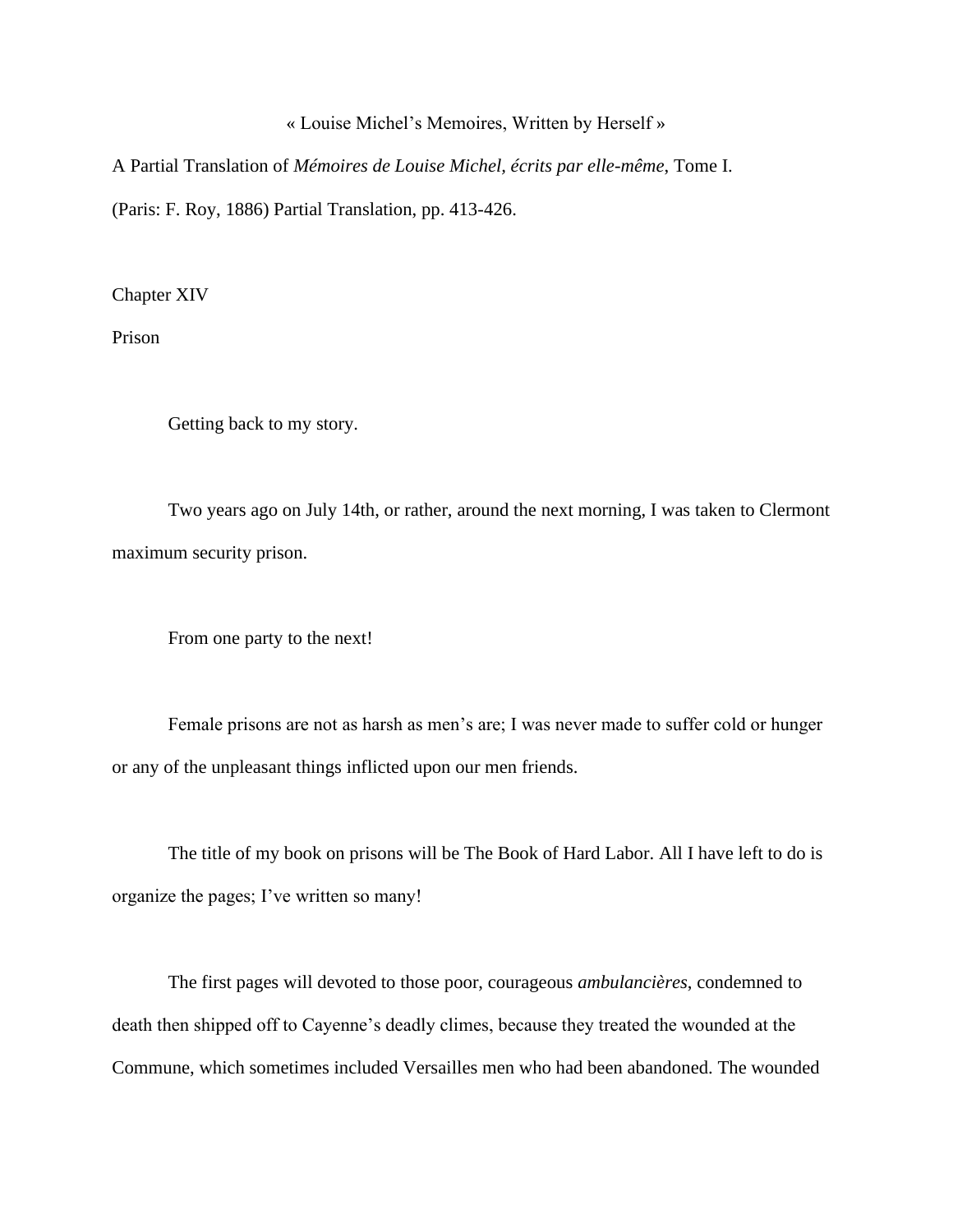belong to neither side, and the Versailles command often found it more advantageous to leave their wounded there--the added distraction making for easier targets for the snipers!

Victor Hugo managed to obtain pardons for those unassuming, brave women, Retif and Marchais; then for Suétens, Papavoine, and Lachaise, condemned to hard labor for the same reasons.

Legal council must have been told these women were monsters, but Versailles would waste no time showing its true face.

Chapters that follow will be about the friends I have made in the prisons I've been in, starting with the French prisons.

At Satory, my fellow prisoners' wives embraced me freely, even though I had informed them of my case, and could be risking their lives.

At Chantiers, that huge morgue for the living, beneath the rags we would hang on the walls at the night, it was the same. My thanks to those brave souls, many, sadly, who have died. The first one to go was Madame Dereure. Already ill, she could not survive the hardships forced upon her; through a fully vanquished Paris, in full face of the victors, the colors of the Commune followed her casket.

Others I never saw again and have no doubt died.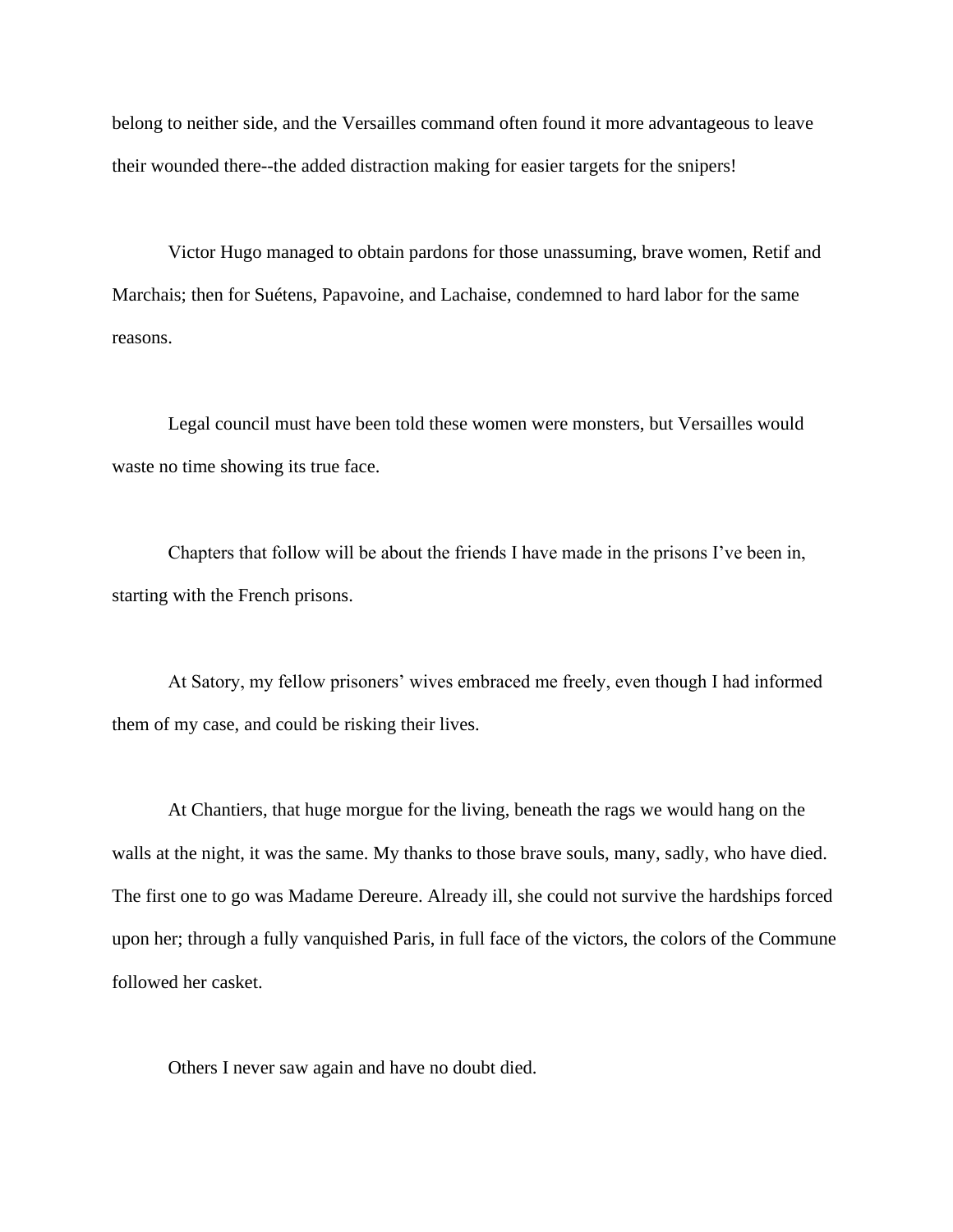So many prisons! I have said it elsewhere in my story. Oh, yes! So many prisons! From Bastion 37 to New Caledonia via Satory, Chantiers, La Rochelle, Caledonia, Clermont, and Saint-Lazare!…

When my book on prisons comes out, the span of ten years and an entire sea will have already graced the first pages, and will be followed by plenty of other things. The grass will have grown over still more nameless bodies. Humans living lives of neglect, misery, and ignorance are not to blame.

This heartless, illogical expression been long been a favorite: "Start with the gentlemen who commit the murders." I say the murderers are the decrepit old Estates, with some preying, others preyed upon, in an endless, horrific struggle to surive. Nothing but crows cawing and beating their wings above, and the people laid out on the ground below them. You all know the Hugo verses:

#### Lazarus! Lazarus! Lazarus!

Rise up!

Traps are everywhere; only unfortunate women get caught in them.

Is it their fault if the only place for some of them is on the streets or in the autopsy amphitheater? And others, what if they have taken something worth pennies to save their own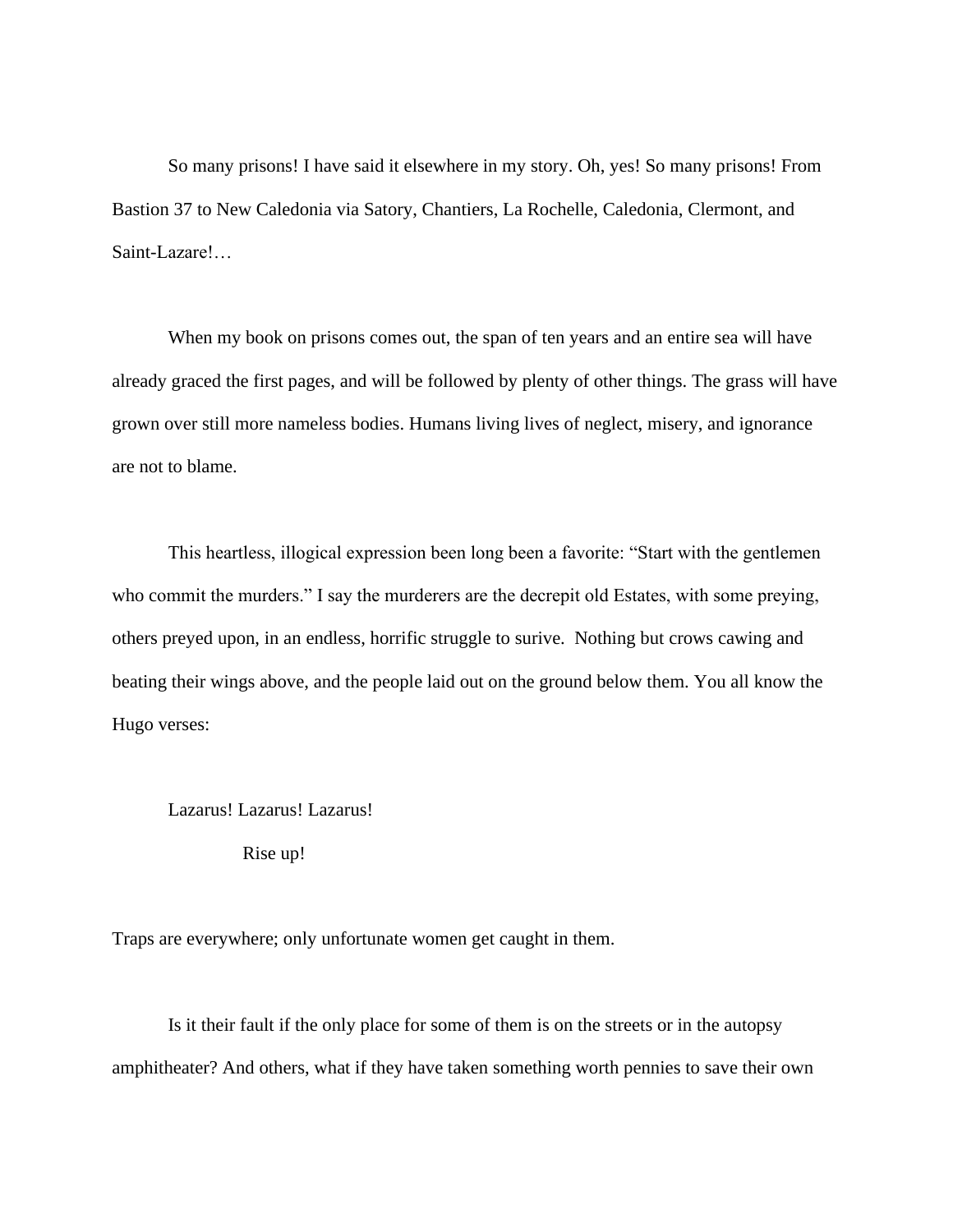lives or the lives of their children: others toss out millions of dollars and thousands of bodies to suit their passing fancies.

You see, I cannot help but feel bitter when I speak of such things; it all weighs down on women.

Saint-Lazare—that general warehouse dispatching women in all directions, even toward freedom sometimes—is a good place to judge from.

But not based on a stay of just a few days; you have to be there a while to get the real picture.

Only then you can feel the generous hearts beating there, beneath the stifling shame.

Yes, rise up, destitute woman who has fought for so long and weeps in shame. This is not your fault.

Are you the one who gave big, bloated, morally craven, bourgeois men their appetite for fresh flesh? Was it your idea for beautiful girls with no money to sell their own bodies??

And what about women who thieve? Ever notice that when you throw women out on the streets, they are sure to go wherever the man calling himself their protector—meaning someone who beats and exploits them—sends them.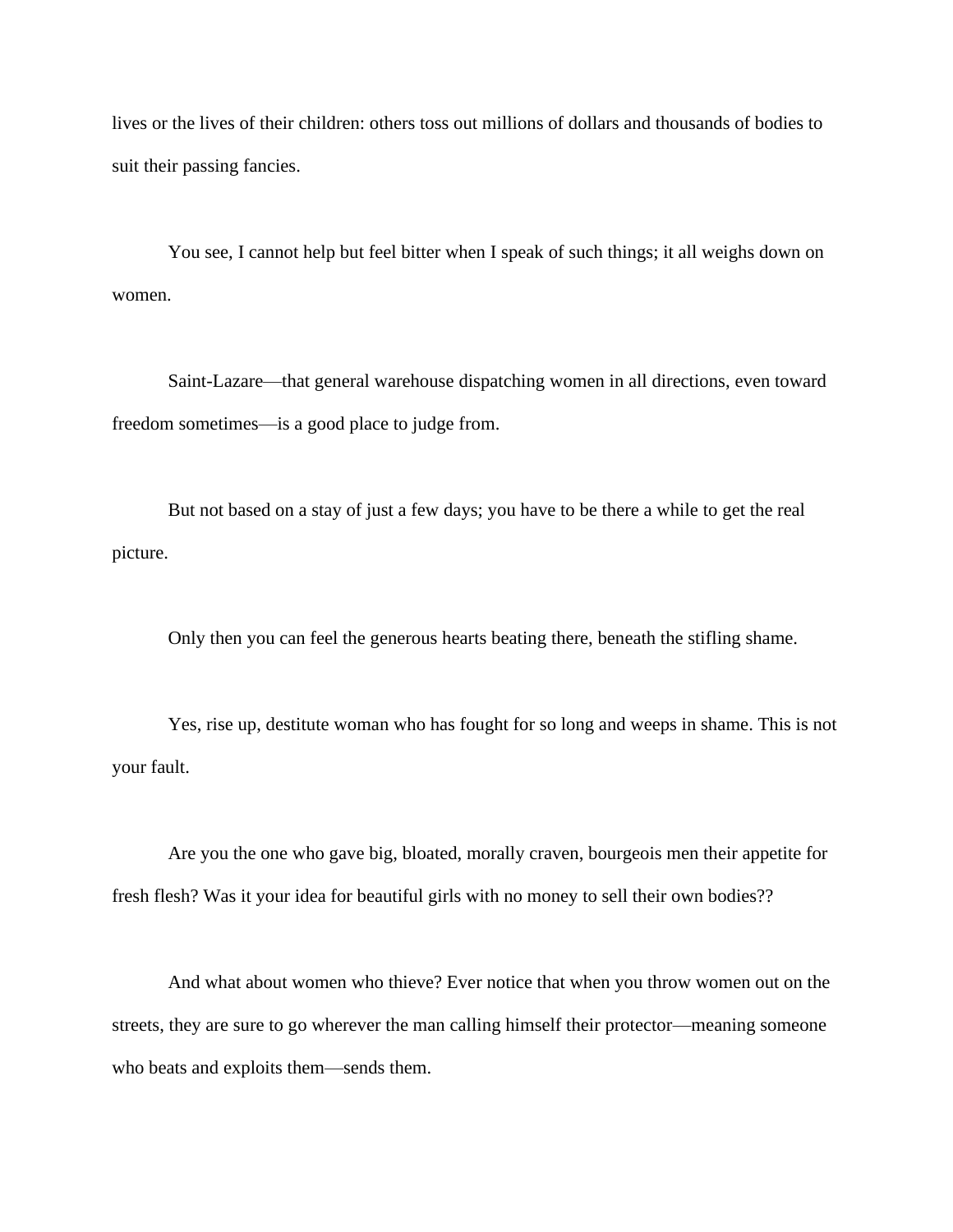Women will go on their own as well. When you're lost, don't you just put one foot in front of the other?

There are also the worker-thieves, seamstresses who make off with fabric remnants. Do those great gentlemen of haute couture ever go looking for them?

Others were there for luring men into establishments of prostitution. Their children were hungry, they had to!

Others cheated on their husbands! Have their husbands never cheated on them?

If marriages were based on the individual's choice of partner rather than matching up financial interests, there would be a lot less of that.

And others (mainly elderly women), starving to death but still wanting to live a while longer, insult an officer so they be sent to prison and have bread.

While I was serving time, I saw one of these old women who had not eaten anything in such a long time that after sipping a little bit of broth, she slumped over as if she was drunk.

A few days later, she died: her stomach had become completely unnaccustomed to taking nourishment.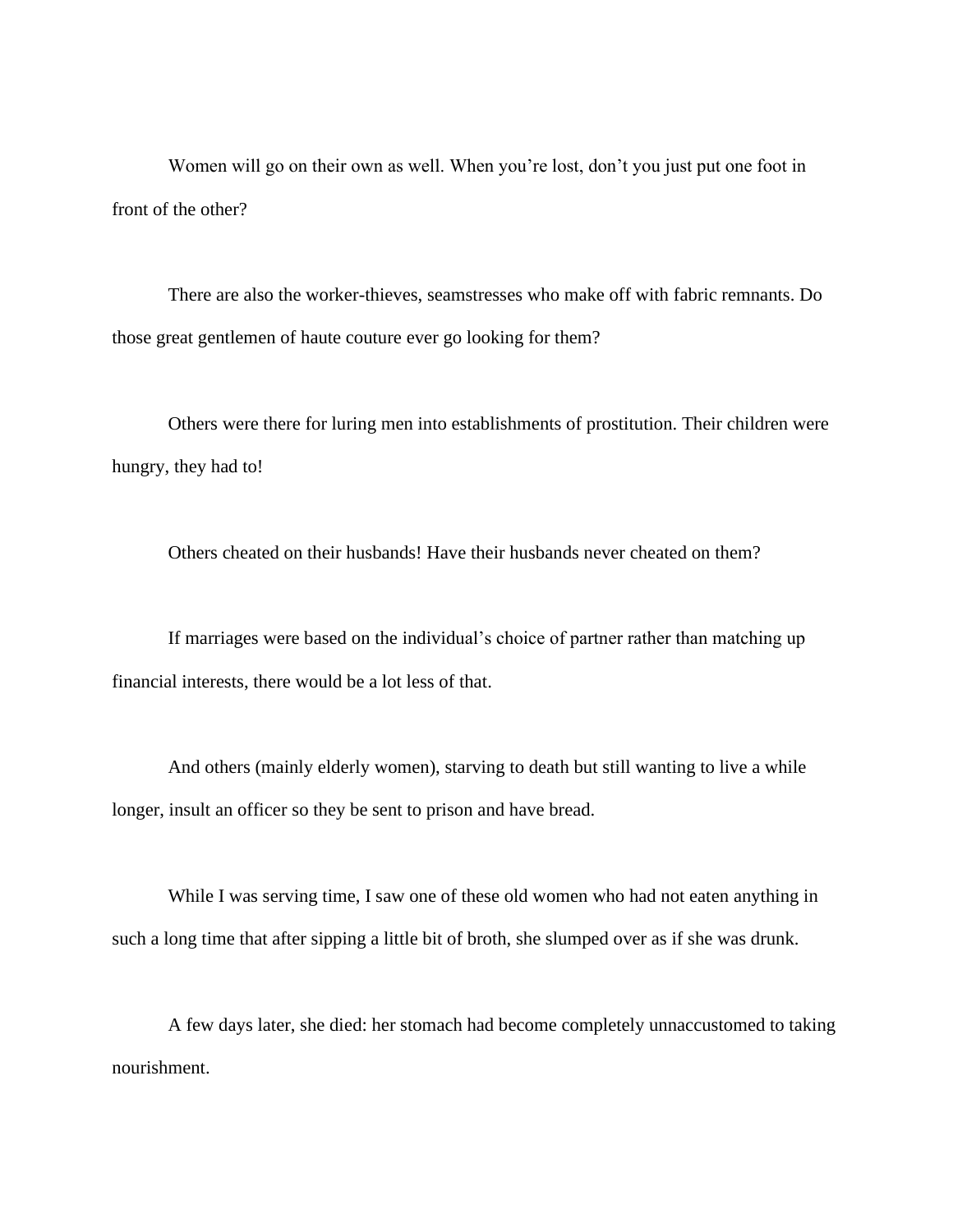From my cell in Clermont, I could not see anyone, but I could hear bits and pieces of conversation. Here are a few fragments I selected to give you an idea of what sadness from the depths of misery sounds like.

"You get out tomorrow. What luck!"

"Oh heavens no! It's too cold and I'll go hungry out there."

"But your mother has a nice place."

"She was thrown out because I'm in prison."

"Where is she?"

"On the street!"

"Where are you going to go?"

"Got word Lady Chiffe wants me back on the beat. I'll give my mother whatever the prison sends me out with, and get right back to work.

"That means you'll be back here for sure!"

"How could I not end up back here? There's no work for girls with expired papers. And no papers for girls with prison number tattoos."

And here are some more:

"What prison you coming from?"

"Saint-Lazare, of course, since I'm from Paris."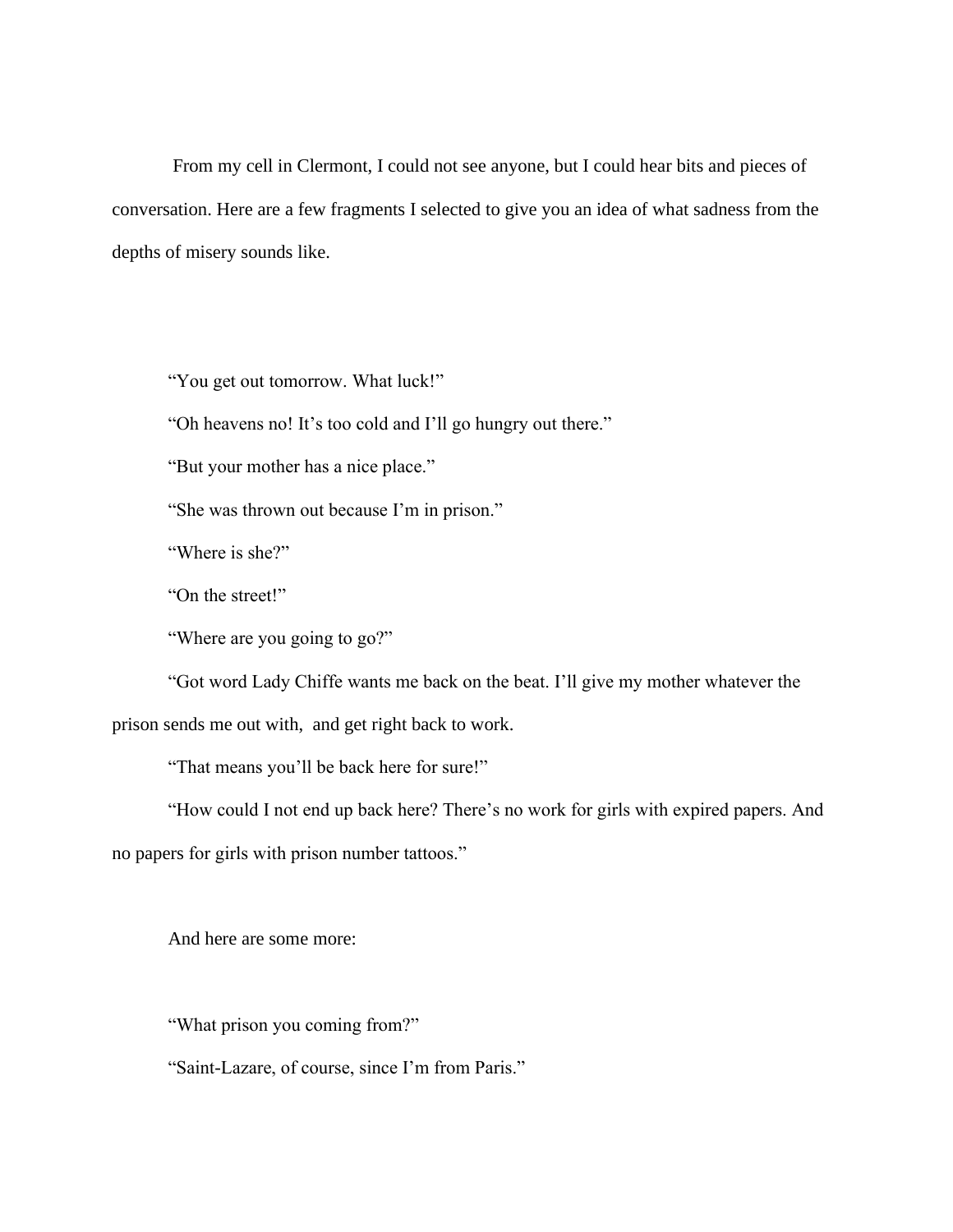"What you done?"

"Hell if I know. My pimp stole somebody's stash and they said I was his accomplice.

"You didn't know anything about it?"

"You think he would tell me what he's up to?"

"Maybe he gave you something?"

"Him give me something? All he does is take. I pay him fifteen bucks a day."

"To do what?"

"Not much, that's for sure! He's gotta pay off a buddy who knows what he's up to.

Otherwise the guy'll squeal on him."

"What do you have to do to come up with the fifteen bucks?"

"I used to do the window. Beats being out on the street. Gotta make a living! When I was looking for work, stores turned me away because of my shabby clothes. One day somebody lent me a dress: that was a whole different story. I looked too good and some man solicited me. Ended up with an identity card from the police, and a pimp on top of that."

"Where'd you do the window?"

"For Madame la Recidivist, you know, the one who gets herself locked up so she can recruit in the prisons to beef up her business."

"Madame Recidivist! I'd rather stay in here than work for her. She makes a fortune off of our poor hides."

"So where am I supposed to skip off to? Prison seeds root best on the sidewalk."

And here are some more: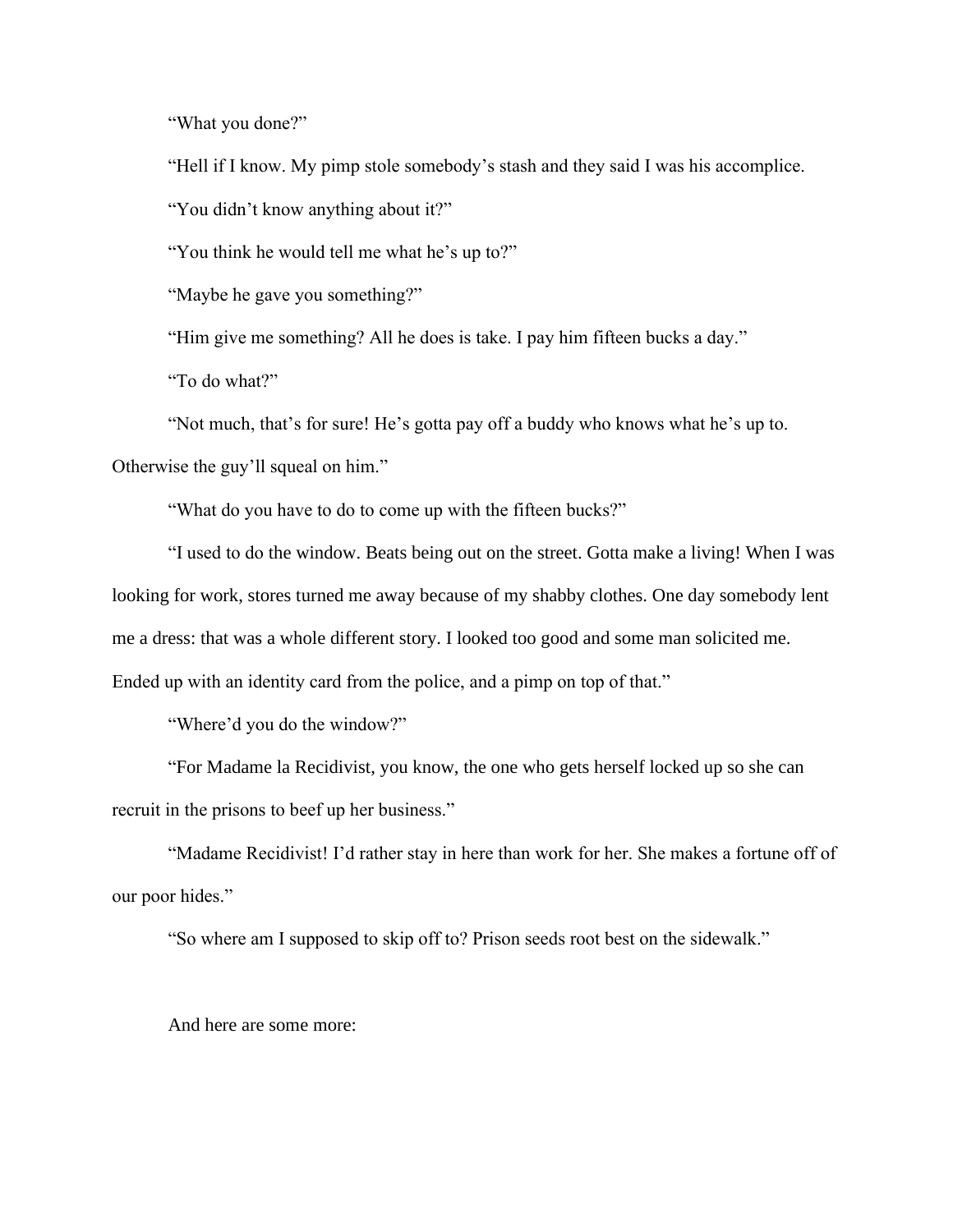"Hey there, Miss Pug Nose, you look sad!"

"It's because I am going to back to the bad luck that got me in here."

"And what exactly is your bad luck?"

"The father of my children."

"You married?"

"No."

"Then why don't you leave him?"

"Because he is the father of my children! Back in the day, the poor brute made a real effort with the first ones, but men can't handle pain like women can. Times get hard, they can't get out of bed."

So when women get out, where do they find refuge? The shelters built specifically for women released from prison cannot accommodate all of them—it is like offering a cup to contain a waterfall.

Surely the forthright among you can clearly see that Revolution happens by not allowing social ills to replace social ills you are destroying.

While women in prison might horrify you, society is what disgusts me!

The first this to do is clean out the cesspool. When it shows spotless in the clear light of day, there won't be anymore muck to drag people down.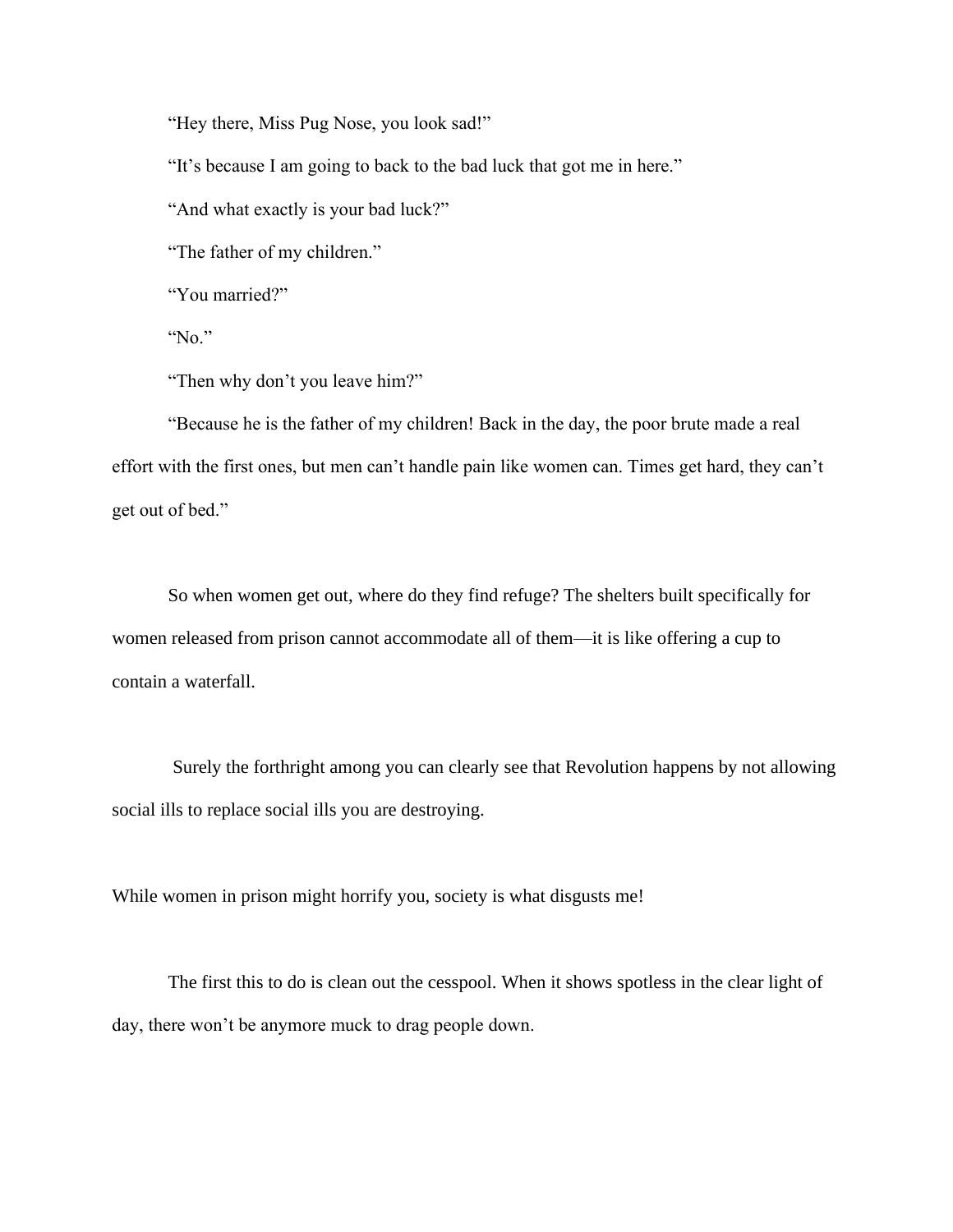Young women of voices soft and pure, in here girls your age have voices that are harsh and worn . But you do not live like these women live, you do not drink to numb out, to forget that you are alive.

Saint-Lazare! Young women who have never left your mother's side, listen! There are children in here like you here, sixteen year-old children. But for these girls, their mothers are either dead or cannot afford to look after them.

The poor cannot afford to watch over their little ones, or take time to keep watch over their beloved dead.

In Saint-Lazare, the girls are pale and listless. Idiots say it has to be this way to protect you privileged from attackers who would pounce on you if there were no pretty bumpkins on the streets to sate their hunger for fresh.

That is how they see equality and justice.

A quick look at one of the most terrible human miseries, not meant to be the sad story of one soul that touches the reader's heart, but something that sets off revolt against social crimes.

My cell might be the best place to hear everything that is going on. Each cell looks out onto a kind of courtyard and the voices rise. Just follow along with a few parts of this horrible choir of misery.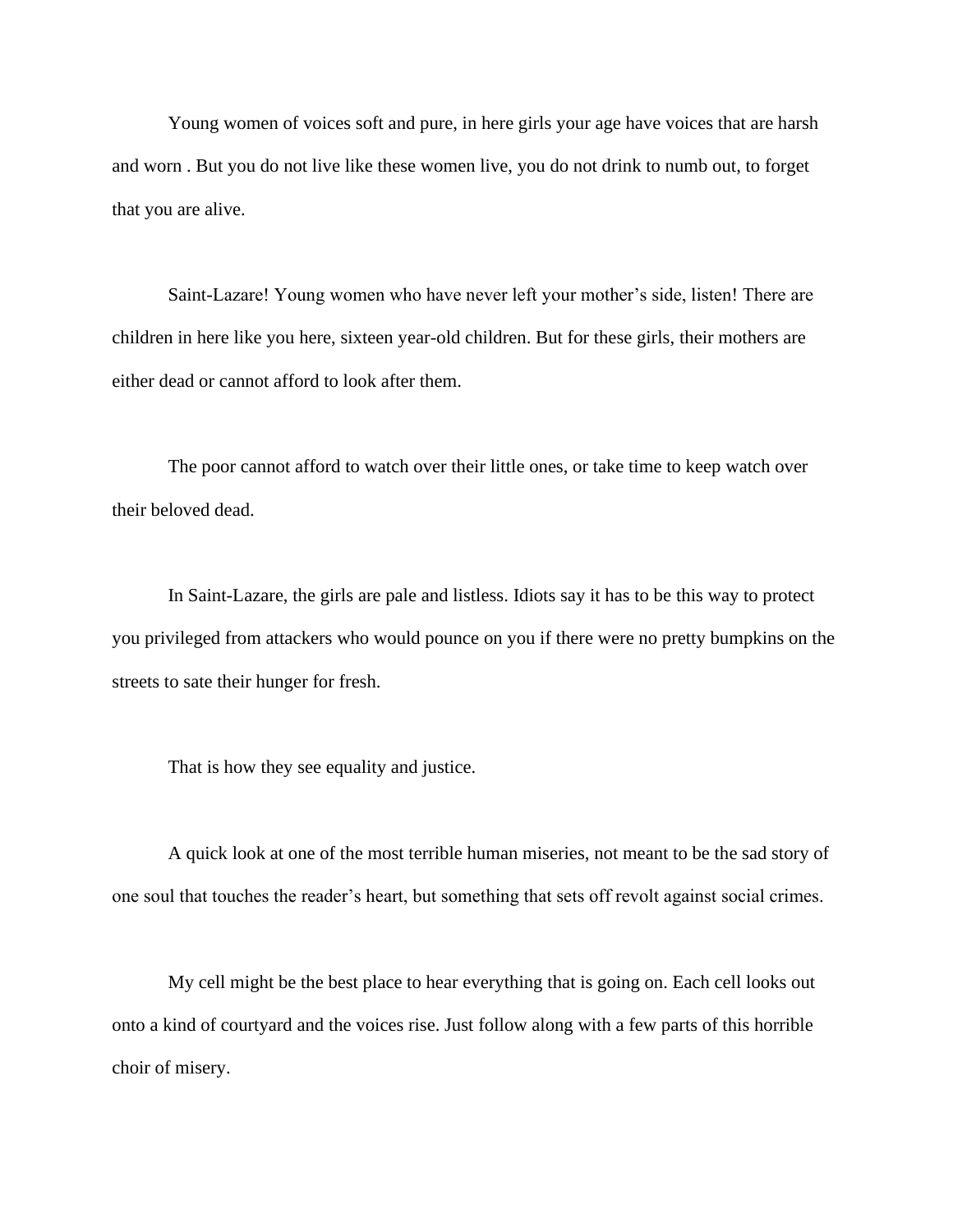Do you hear?: brothel owners trade women like farmers do horses and oxen; but of all herds, human cattle is the most lucrative.

When the clients of a particular city or province find a woman is overstretched or they are tired of her, the proprietor arranges it so the woman owes the prostitution house more than she could ever earn. That makes her a slave, so now they can swap her out for all manner of fraudulent dealings. Cattle have to go in the stable whenever it is more profitable for the traffickers.

Others are lured. They arrive from other provinces without a clue, or they are Parisians who know that ogres with appetites for fresh flesh are on the hunt, but poverty makes them vulnerable. Then pretty trappings used to entice them into the den become the debt they must pay at six times their value.

There is also recruitment: old miserable women who find a way to get themselves locked up for a few months so they can solicit recruits among all the pretty girls who have ended up there. They also get to not worry about going hungry, and when they get out, it will be party time.

And party they will, with killer parties. Their voices will become hoarse, their bodies will fall into tatters. It's a celebration--a celebration of the bourgeoisie's huge appetite.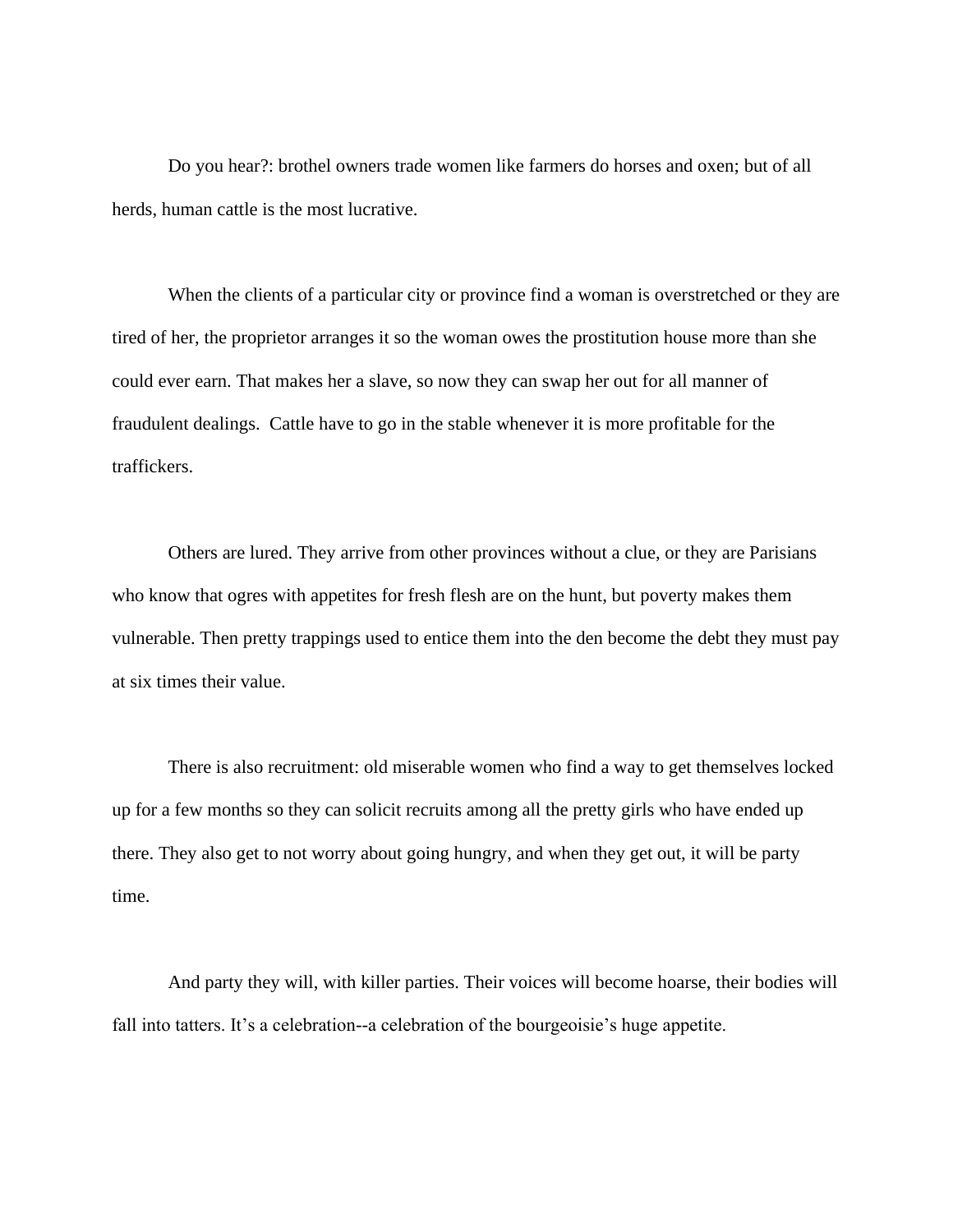The ones working the streets, however, are less miserable than the ones in the brothels whose life is so horrible it even shocks people who are no longer shocked by anything.

I will write what I know about that because it is so horrendous and so shameful that people need to know.

But for the time being, the darkest stories concern the batteuses de quart, the ones who walk the streets drumming up business for prostitution houses.

When will we understand that prostitution fosters all crime and that once a hussy, a woman gets high off getting money out of cretins who will become murderers. Everyone must know this! So why does it persist?

If every big shot across Europe who dealt in marketing women and building their business found themselves hanging from a rope, I certainly would not be the one to cut them down.

And what if, when a poor girl who believed she walking into an honest job (there are some) realizes what is really going on and that there is no escape, what if she used her vengeful hands to strangle one of the miserable people holding her captive; or if she set the wretched place on fire. That would be much more effective than waiting for the courts to rule on the matter, especially since the outcome will always be as long as things remain as they are.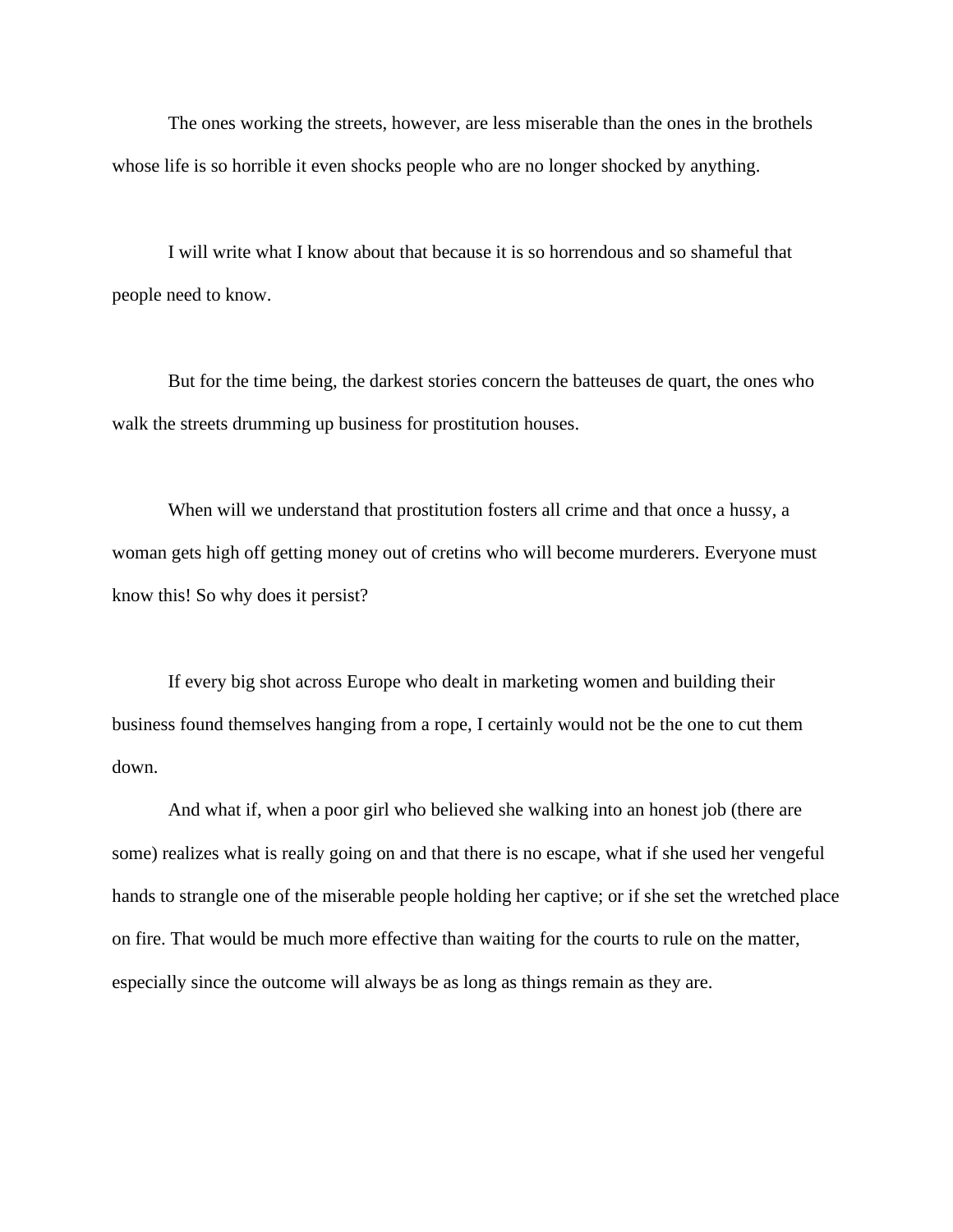Will owls that chop the feet off mice to prevent them from leaving the hole they nest in ever stop doing that?

What if the captive mouse, instead of crying out its plaintive lament to the equally deaf sky and earth, decided to chew through the throat of the owl devouring her, the owls would be the ones to perish. Eventually fear would be instilled in the voracious predator, who, just like any being with a will to live, would switch over to a seed diet rather than perish.

This is the only way for destitute human cattle to go. There is no need for woman to waste time demanding illusory rights (those who promise them do not enjoy them either); she must take her place leading this first stage of the struggle, while simultaneously breaking free from prostitution which only she herself can do.

Once she is fed up with being prey to their appetites and greed, she will know that death is preferable to this kind of life and she will not be so stupid as to die in vain.

This is what I am hearing as I write. It involves a transaction.

"Some guy signaled for me right on Batignolles Boulevard, offered just a dollar. I didn't want to do it, but I was hungry and my pimp had connections with the police. I had to pay him so I wouldn't get beaten.

"What did you do with the two bucks you got off that old drunk guy?"